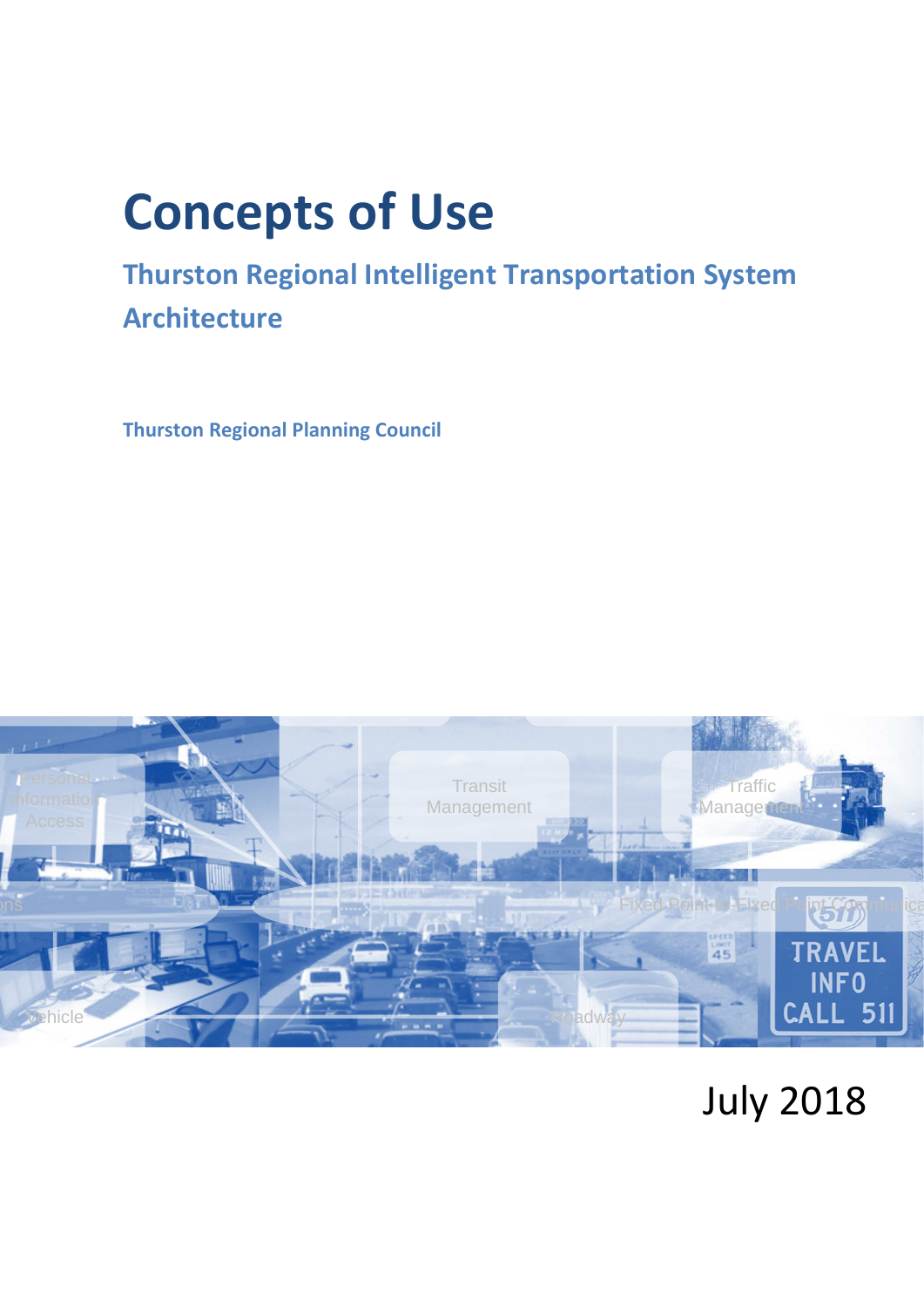## Acknowledgements

Thurston Regional Planning Council would like to acknowledge the support of the Federal Highways Administration (FHWA) and Iteris, Inc in providing technical assistance in the development of the regional Intelligent Transportation System (ITS) Architecture. This document is based on a template provided by Iteris.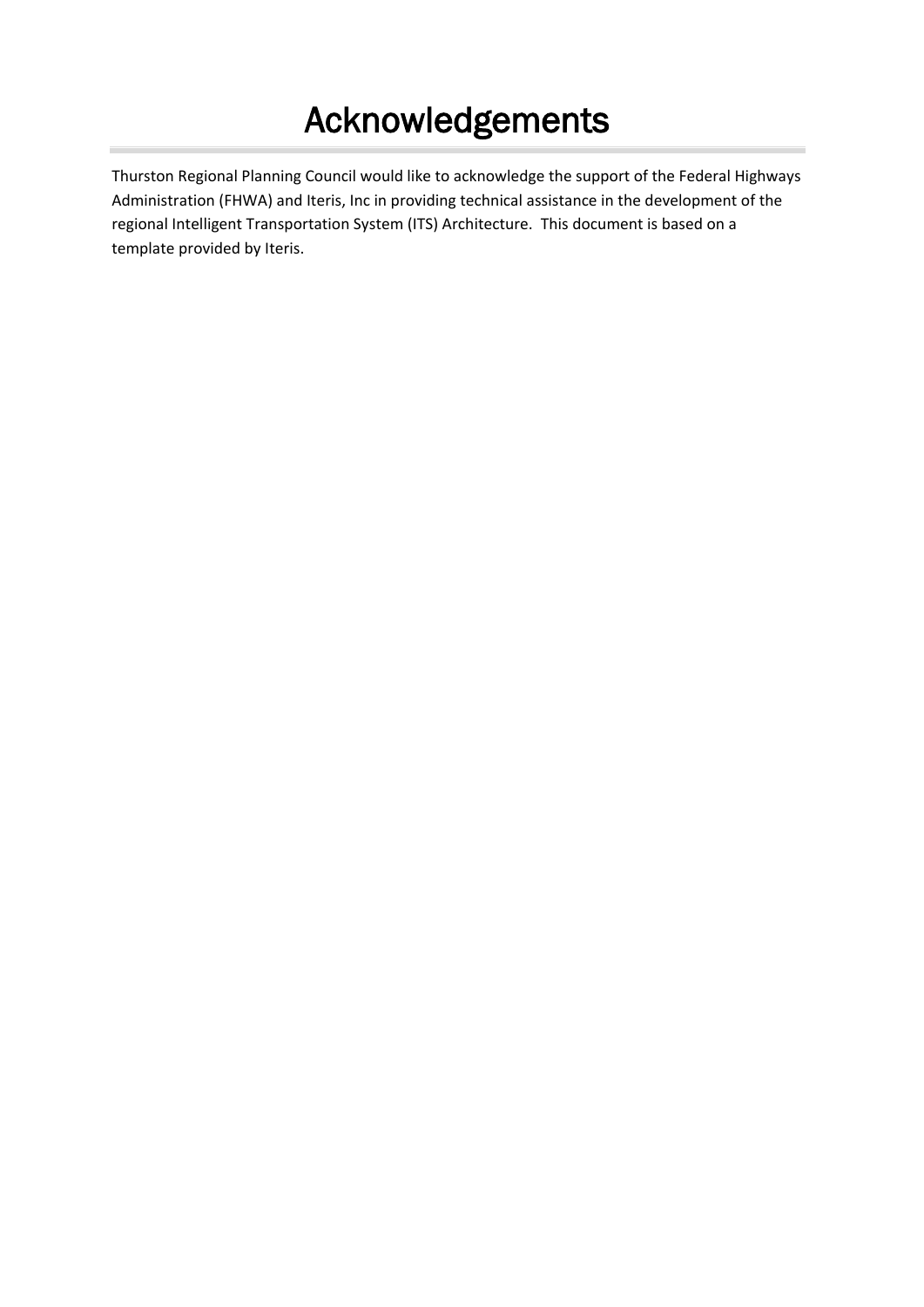## 1. Purpose

Thurston Regional Planning Council, with support from a team from Federal Highways Administration (FHWA) and Iteris, Inc, undertook an update of the regional Intelligent Transportation System (ITS) architecture in late 2017 through 2018. The ITS architecture was conducted with input from local and state transportation partners.

Ultimately, the value of the regional ITS architecture will be measured by how it is used to plan, program, and implement successful ITS projects. The purpose of this Concept of Use (ConUse) is to put architecture use in focus at the beginning of a regional ITS architecture update to ensure the benefits of architecture use are realized once the architecture update is completed.

In this document, the content and features of the regional ITS architecture are viewed from the perspective of the prospective architecture users. The ConUse visualizes the regional architecture outputs and envisions how the outputs will be used to support transportation planning and project development. Through this process, it identifies the required architecture content, the types of outputs that best support the intended use and supporting documentation and tools that enable productive use of the architecture.

## 2. Federal Requirements

Federal Highways Administration (FHWA) Rule 940 and an equivalent Federal Transit Administration (FTA) policy specifies the requirements for regional ITS architecture development, use, and maintenance. Section 940.5 of the rule defines the underlying policy for architecture use, specifying that all ITS projects must adhere to the regional ITS architecture. It also specifies that the architecture should be developed consistent with the transportation planning process.

Section 940.9 defines the requirements for the content of the regional ITS architecture. It positions the architecture as a bridge between planning and project development, stating:

*A regional ITS architecture shall be developed to guide the development of ITS projects and programs and be consistent with ITS strategies and projects contained in applicable transportation plans.*

Section 940.11 then specifies the requirements for project implementation including the requirement to identify the portion of the regional ITS architecture associated with each ITS project. The final design of all ITS projects is required to accommodate the interface requirements and information exchanges as specified in the regional ITS architecture.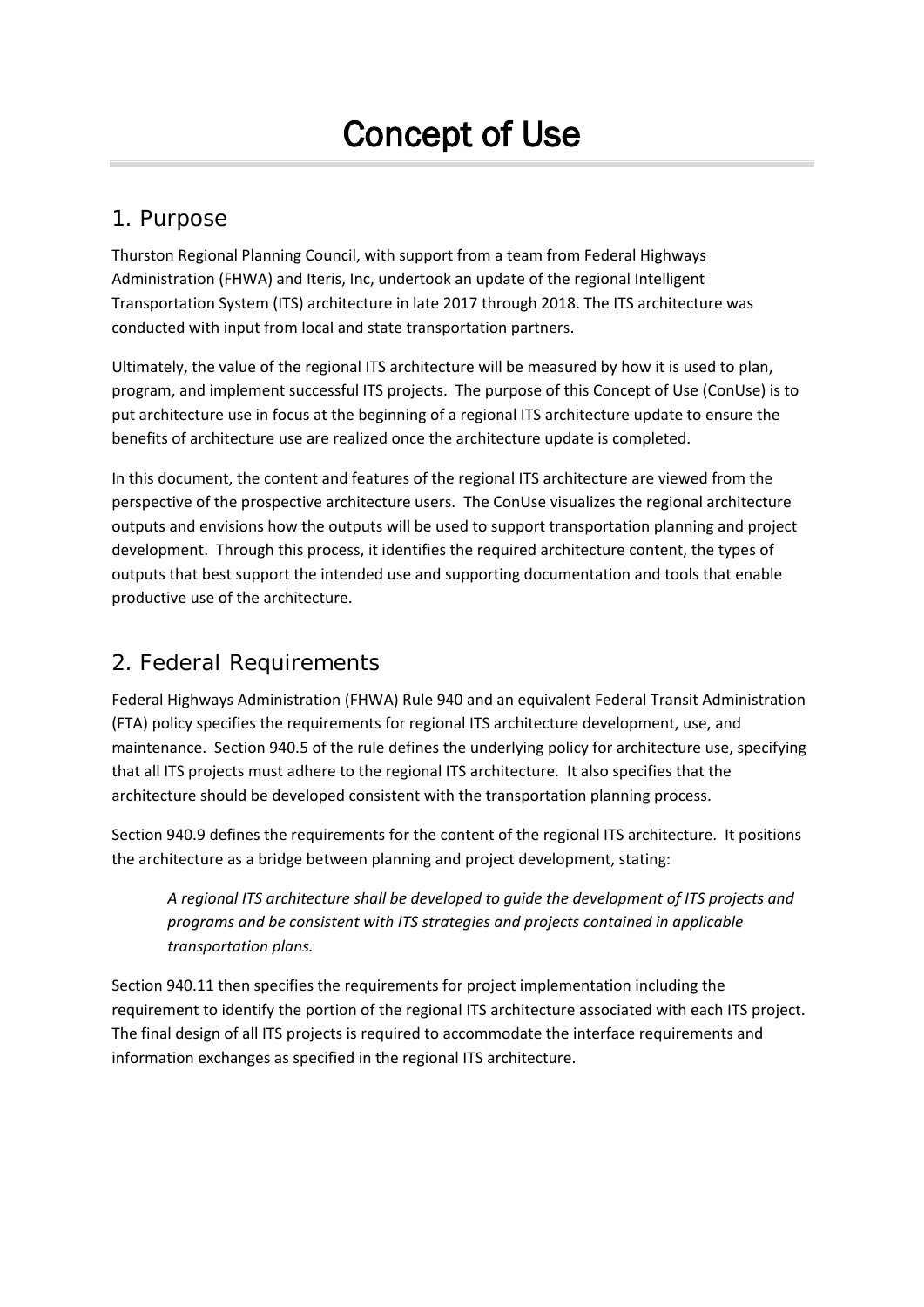## 3. Goals and Objectives

Stepping back from the regulatory requirements, the purpose of developing and using a regional ITS architecture is to illustrate and document regional integration of ITS projects so that planning and deployment can progress in an organized and coordinated fashion. The regional transportation system is itself composed of many different systems that are planned, implemented, and operated by multiple jurisdictions and agencies. Each of these agencies must be able to effectively use the regional ITS architecture for optimal benefits. To achieve the anticipated benefits, the following objectives must be met:

- The architecture is easy to understand and easy to navigate.
- The architecture content is accurate and current.
- The architecture supports development of the long-range transportation plan and programming documents.
- The architecture includes enough detail to support project scoping and implementation.
- Clear guidance is available to support each prospective user.
- Users find it easy to document and report needed architecture changes.

## 4. Architecture Users

Before we can develop a Concept of Use, we need to identify who the users are and also identify other roles that are necessary to facilitate architecture use. [Table 1](#page-3-0) lists types of user roles and more specifically identifies who the users and support staff are in this region.

| <b>Roles</b>                                                       | <b>Users</b>                                              |  |
|--------------------------------------------------------------------|-----------------------------------------------------------|--|
| <b>Transportation Planners</b>                                     | Local and State transportation partners (agency planners) |  |
| <b>Project Sponsors</b>                                            | Local and State transportation partners                   |  |
| <b>Project Managers</b>                                            | Local and State transportation partners                   |  |
| <b>Architecture Owner</b>                                          | <b>Thurston Regional Planning Council</b>                 |  |
| <b>Architecture Maintainer</b>                                     | <b>Thurston Regional Planning Council</b>                 |  |
| <b>Thurston Regional Planning Council</b><br><b>Process Owners</b> |                                                           |  |
| Oversight                                                          | FHWA Division Office, WSDOT Local Programs                |  |

#### <span id="page-3-0"></span>**Table 1: Architecture Users**

## 5. Architecture Use in Planning/Programming

#### Regional Transportation Plan

The architecture will be reviewed and updated as needed and at a minimum as part of the Regional Transportation Plan (RTP) update that occurs every four years. Goals and objectives that are developed for the RTP that are related to operations will also be included in the architecture and the relevant objectives will be mapped to service packages. The complete list of ITS service packages will be reviewed by TRPC staff as operational strategies are identified and prioritized. The prioritized strategies that are included in the RTP will be mapped to the architecture.

Regional Transportation Improvement Plan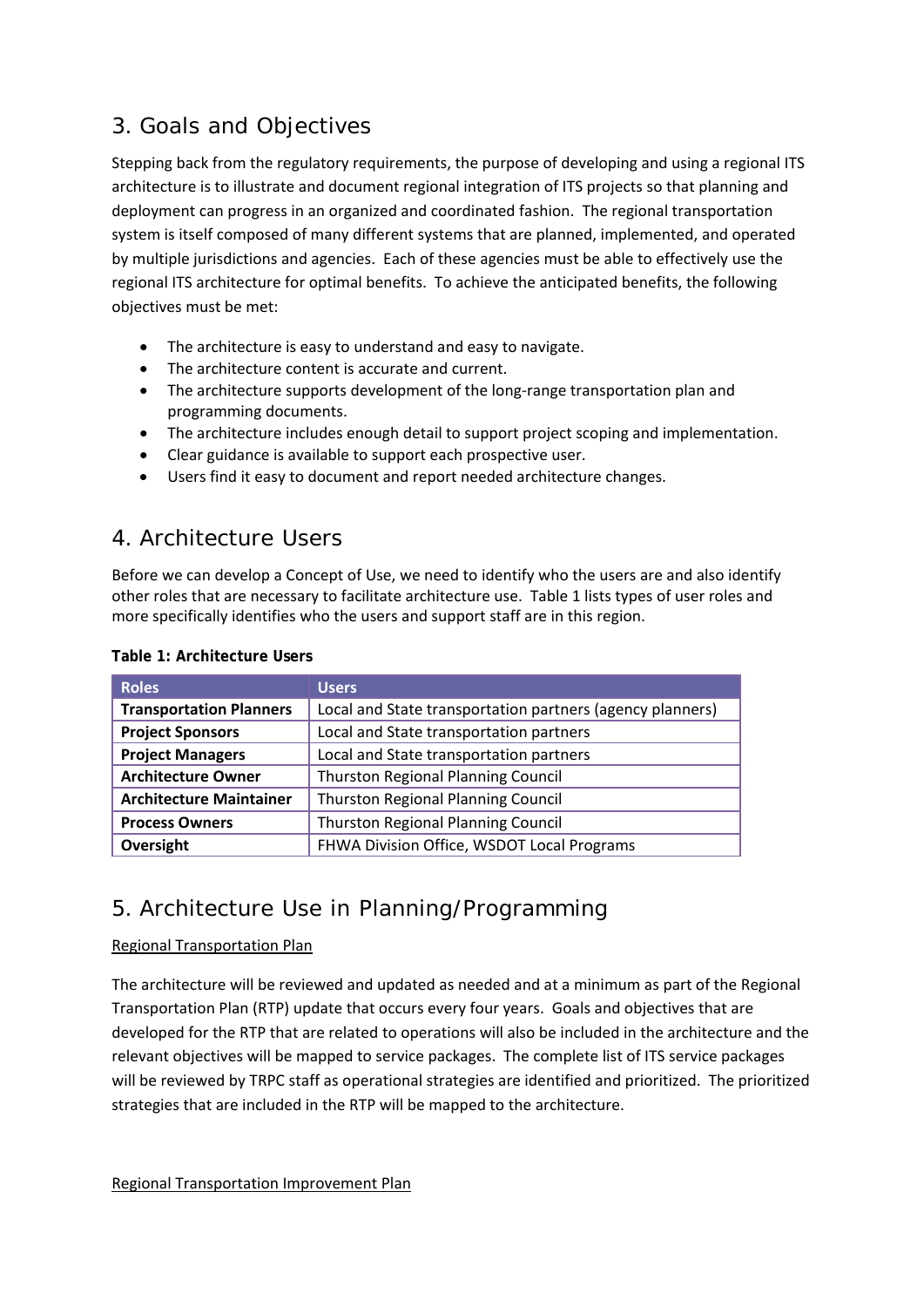ITS projects being considered by local partners for submission in the four-year Regional Transportation Improvement Plan (RTIP) and State Transportation Improvement Plan (STIP) or sixyear Appendix A to the RTIP, should be identified in the ITS Architecture. As projects change in scope and design as they go from concept to reality, local jurisdictional staff will be given a streamlined process to:

- 1) Confirm that their project is contained within the Regional ITS Architecture structure, or
- 2) Propose an amendment to the Regional ITS Architecture to ensure consistency.

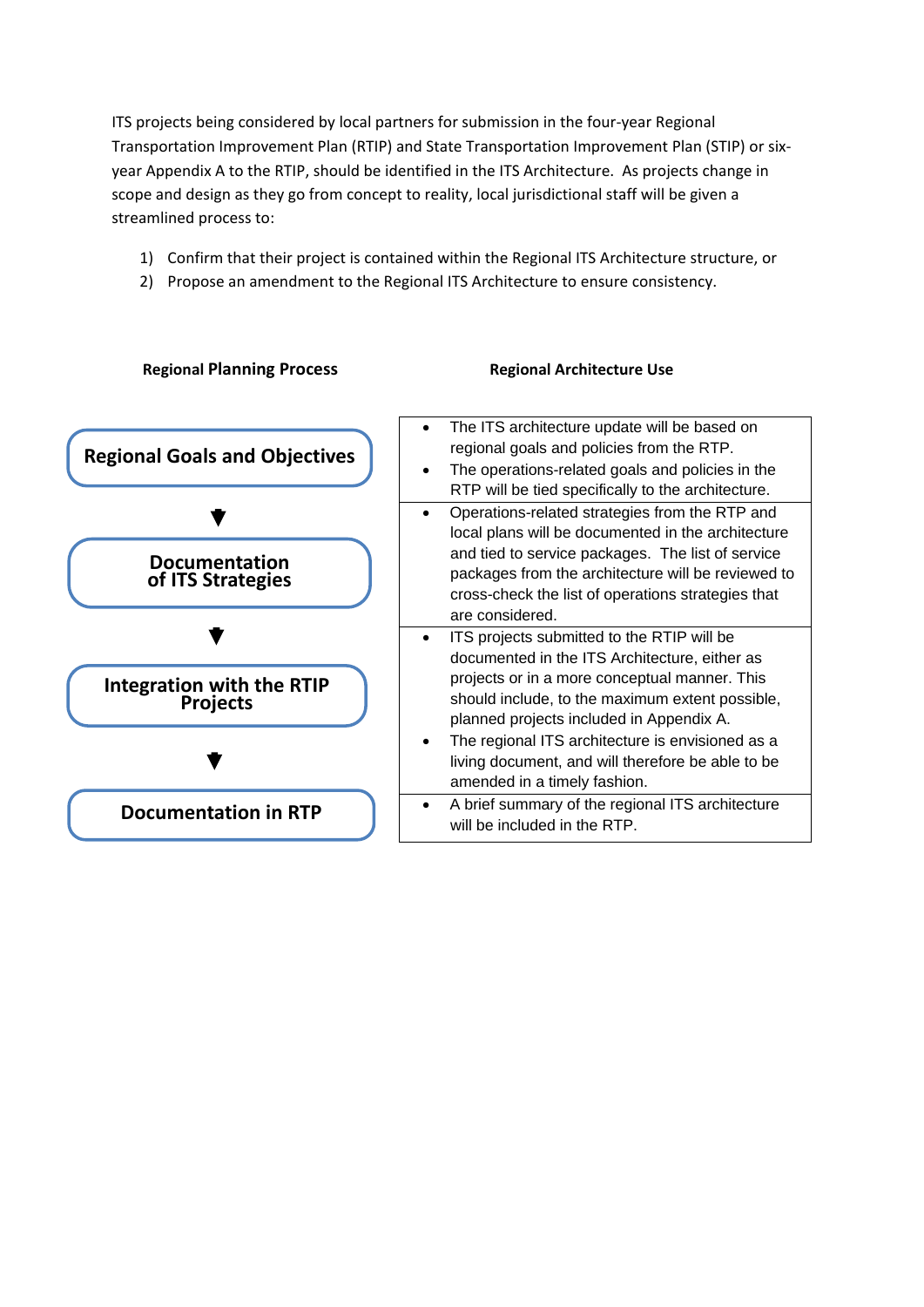| <b>Architecture Use in Planning/Programming</b> |                                                                                                                                                                                                                                                                                                                                   |  |
|-------------------------------------------------|-----------------------------------------------------------------------------------------------------------------------------------------------------------------------------------------------------------------------------------------------------------------------------------------------------------------------------------|--|
| Who                                             | TRPC, WSDOT and other agency planning staff will use the architecture. The<br>architecture maintainer (TRPC) will facilitate this use, providing the interface to RAD-IT<br>software and facilitating the use of service packages. The FHWA Division Office ITS<br>specialist and planning representative will provide oversight. |  |
| What                                            | Service packages will be mapped to activity-based objectives.                                                                                                                                                                                                                                                                     |  |
|                                                 | Service packages will be used to identify operational strategies.                                                                                                                                                                                                                                                                 |  |
|                                                 | ITS projects included in the RTIP will be included in the architecture either as projects<br>or in a more conceptual manner.                                                                                                                                                                                                      |  |
|                                                 | A summary table of RTIP projects will indicate whether or not the project is included in<br>the ITS Architecture.                                                                                                                                                                                                                 |  |
|                                                 | A brief summary of the regional ITS architecture will be included in the RTP.                                                                                                                                                                                                                                                     |  |
|                                                 | Broadly defined projects (or service packages) will also be included in the architecture<br>to represent initiatives, programs, and longer-term projects.                                                                                                                                                                         |  |
|                                                 | Inventory and interface information, sorted by stakeholder will be used to identify<br>projects that were not anticipated during the last architecture update.                                                                                                                                                                    |  |
| Where                                           | The mappings to planning objectives and strategies and list of projects will be included<br>in the RAD-IT database, as will the inventory and interface definitions. This data will<br>be published as an architecture web site and an ITS strategic plan.                                                                        |  |
| Why                                             | The architecture, RTIP, and RTP will be integrated to the maximum extent possible,<br>showing coordinated planning from vision to implementation.                                                                                                                                                                                 |  |
| When                                            | The architecture will be reviewed and updated as part of the RTP update cycle. The<br>project sequence will be updated to support RTIP development.                                                                                                                                                                               |  |
| <b>How</b>                                      | The updated architecture will include "Use in Planning" guidance that will define how<br>the architecture is used to support long range planning and programming.                                                                                                                                                                 |  |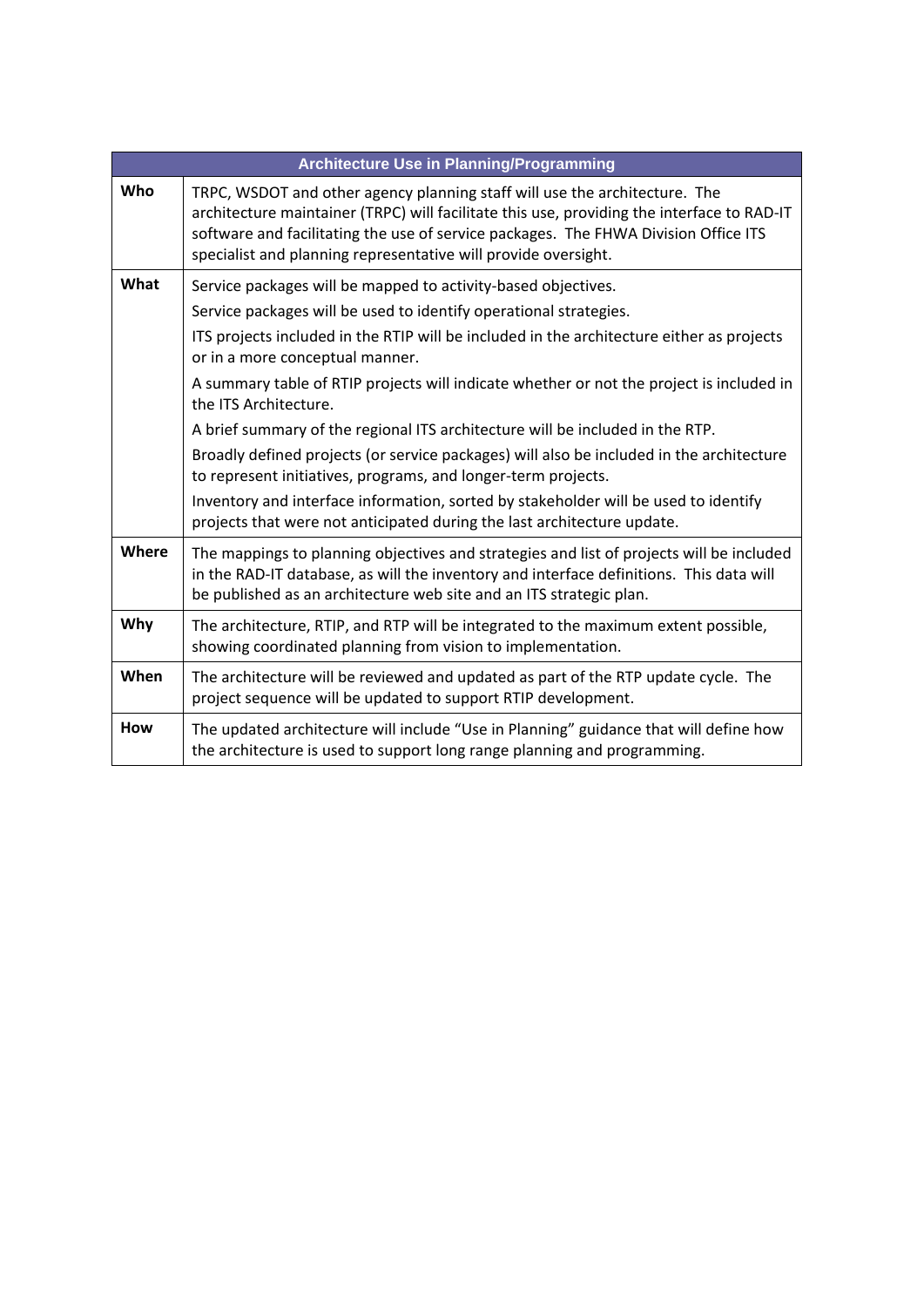## 6. Architecture Use in Project Implementation

ITS projects may be funded through a variety of federal funding sources, including those funds programmed out by TRPC. Project applicants should ensure that the project is consistent with the ITS architecture (either included as a project or consistent at the more conceptual level), or request an amendment to the ITS architecture to ensure consistency, as the initial project is scoped out. In this manner, once the project is funded and submitted to the RTIP it will be contained within the ITS Architecture.

As part of obligating federal funding for each ITS project, a Systems Engineering Analysis Worksheet (Appendix 41.53 of the July 2018 Local Area Guidelines (LAG) manual or equivalent is completed to ensure the systems engineering requirements will be met for the project. Question 7 in this form asks applicants to identify the portion of the regional ITS architecture that is included in the project.

The worksheet that is completed is included as an addendum to the Project Scoping Report for State projects and the Field Review Package for local agency projects. The Worksheet must be completed prior to submitting a construction authorization request and must be kept in the project file for the entire document retention period of the project. The form is also used to gauge the risk associated with the ITS project. Projects that are designated as high risk require a systems engineering process and the architecture is used in subsequent steps in this process at the discretion of the project manager. More information on systems engineering requirements can be found on FHWA's website in the document "System Engineering for Intelligent Transportation Systems." https://ops.fhwa.dot.gov/publications/seitsguide/index.htm.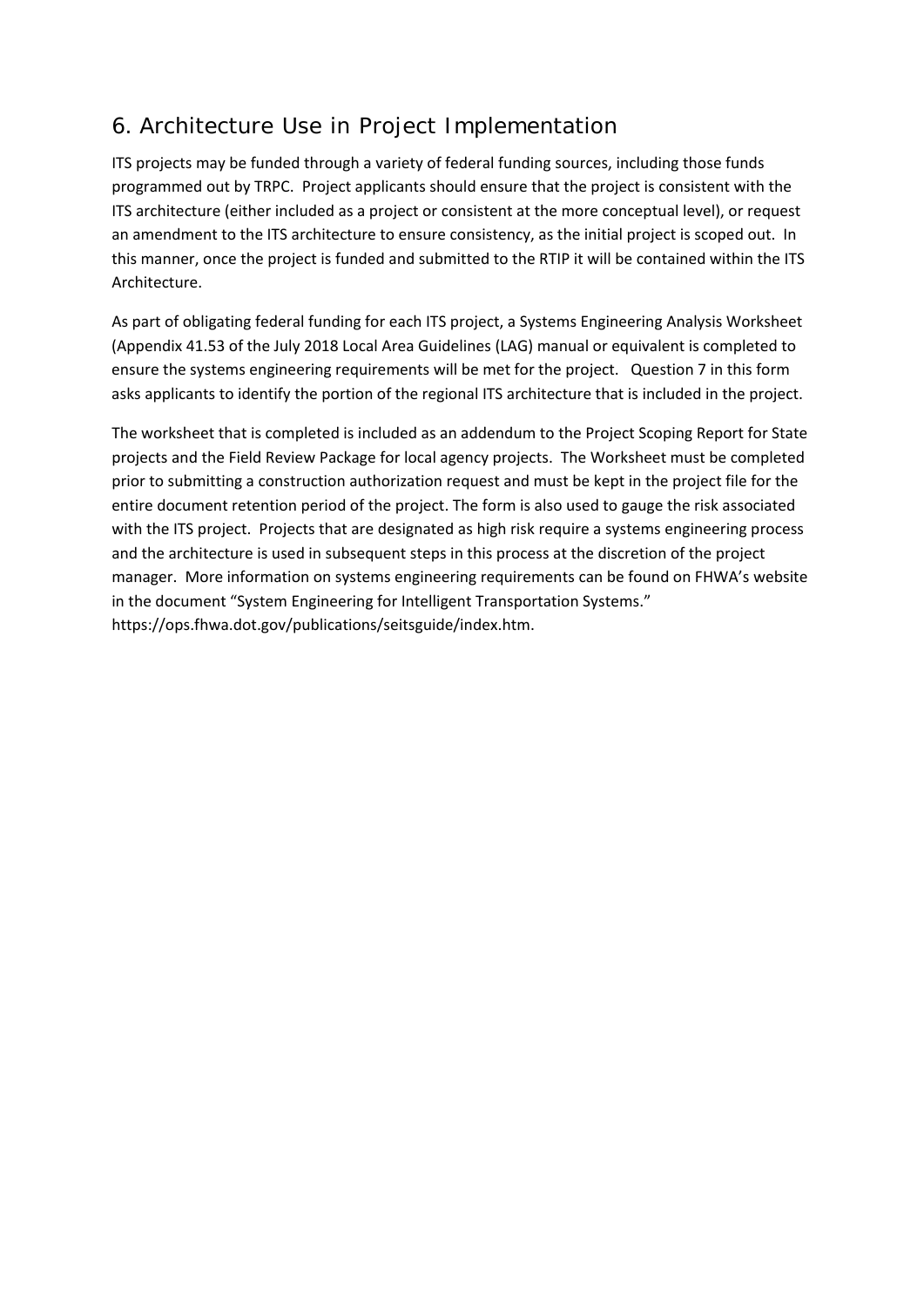| <b>Architecture Use in Project Implementation</b> |                                                                                                                                                                                                                                                                                                                                                                                                                                                                                    |  |
|---------------------------------------------------|------------------------------------------------------------------------------------------------------------------------------------------------------------------------------------------------------------------------------------------------------------------------------------------------------------------------------------------------------------------------------------------------------------------------------------------------------------------------------------|--|
| Who                                               | Project managers and technical staff use the architecture. The architecture<br>maintainer will facilitate this use, providing the interface to the RAD-IT software and<br>facilitate RAD-IT use.                                                                                                                                                                                                                                                                                   |  |
| What                                              | All components of the architecture may be used, depending on the nature of the<br>project. Inventory, stakeholders, ITS services (service packages) and interfaces are<br>used for all ITS projects. Roles and responsibilities, functional requirements, and ITS<br>standards information are also used for higher risk projects that require a more<br>comprehensive systems engineering process.                                                                                |  |
| Where                                             | All required components are included on the architecture web site. The RAD-IT<br>Database is also available to support additional use and customization for more<br>complex projects.                                                                                                                                                                                                                                                                                              |  |
| When                                              | The architecture is used for project scoping when regulatory response is completed as<br>part of the initial funding request to FHWA. Additional use occurs during the early<br>project development phases when concept of operations, requirements, and high-<br>level design are defined. As new ITS services (service packages) are considered within<br>a region, the service packages and interface/flow diagrams are useful for facilitated<br>discussion with stakeholders. |  |
| Why                                               | Regulatory response is referenced in the FHWA/WSDOT Stewardship Oversight<br>Agreement and detailed in the Local Assistance Procedures for ITS projects. Any<br>established project tracking and management system (record of involvement) also<br>identifies the checkpoints in time when specific deliverable for ITS projects are<br>required. The FHWA stewardship agreement requires use and maintenance of the<br>regional ITS architecture.                                 |  |
| <b>How</b>                                        | The ITS Architecture web site prominently features guidance for architecture use in<br>project implementation as described in the narrative.                                                                                                                                                                                                                                                                                                                                       |  |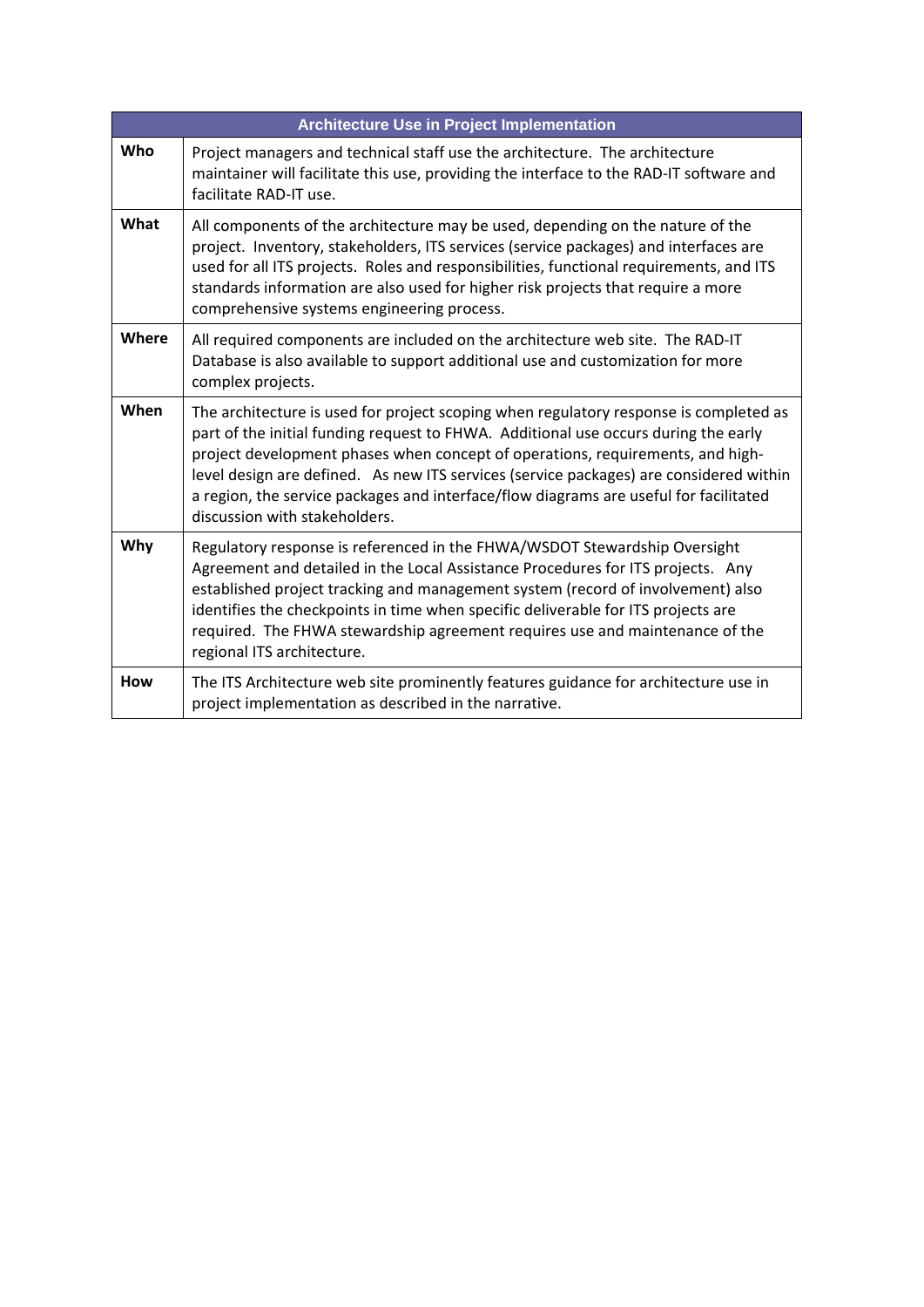## 7. Needs Identification

## 7.1. Key Architecture Components Supporting Architecture Use

| <b>Architecture Component</b>           | <b>Planning/Programming</b> | <b>Implementation</b> |
|-----------------------------------------|-----------------------------|-----------------------|
| Scope:                                  | X                           |                       |
| <b>Needs/Connection to Planning:</b>    | X                           |                       |
| Stakeholders:                           | X                           | X                     |
| <b>ITS Elements (Inventory):</b>        | X                           | $\mathbf{x}$          |
| <b>ITS Services (Service Packages):</b> | X                           | X                     |
| <b>Operational Concept:</b>             |                             | X                     |
| <b>Functional Requirements:</b>         |                             | X                     |
| <b>Interfaces/Information Flows:</b>    | X                           | X                     |
| <b>Standards:</b>                       |                             | X                     |
| Projects:                               | X                           | X                     |
| <b>Project Sequencing:</b>              | X                           |                       |
| <b>Agreements:</b>                      |                             | $\boldsymbol{X}$      |
| <b>Maintenance Plan:</b>                | X                           | X                     |

### 7.2. Needed Architecture Outputs

The following table identifies the architecture outputs that will be created or updated as part of the architecture update.

| Output                 |  |
|------------------------|--|
| <b>RAD-IT Database</b> |  |
| <b>Web Site</b>        |  |
| <b>Documents</b>       |  |

## 7.3. Needed Supporting Documentation and Tools

The following table identifies the supporting documentation and tools that are needed to support effective use of the architecture. These support items will also be created or updated as part of the architecture update.

| <b>Supporting Product</b> |  |
|---------------------------|--|
| <b>Executive Summary</b>  |  |